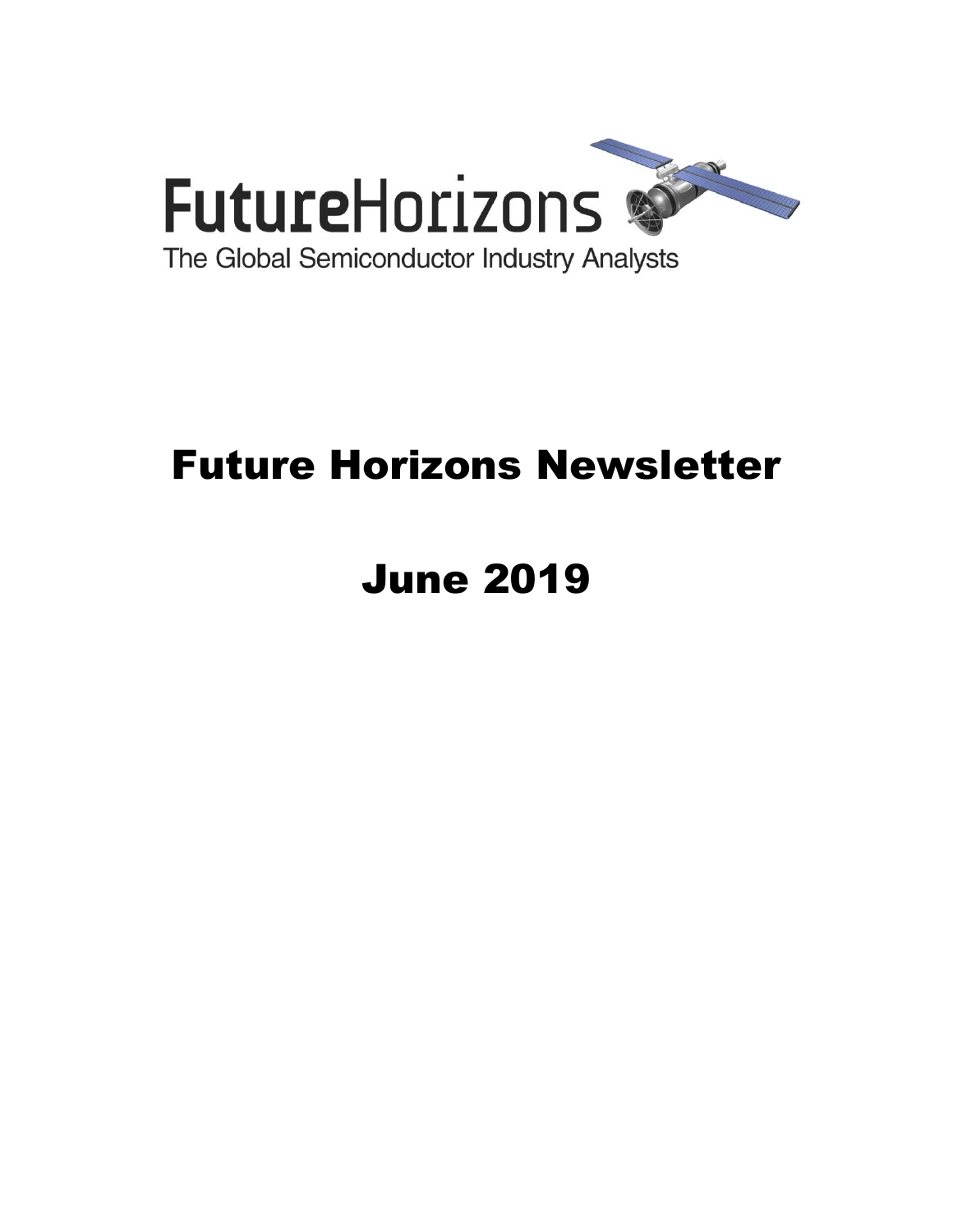# Contents Page

| <b>Industry News by Company</b>              | Page 03-05   |
|----------------------------------------------|--------------|
| <b>Industry News &amp; Trends</b>            | Page 07 - 08 |
| <b>East European News &amp; Trends</b>       | Page 09 - 10 |
| <b>World Economic Round Up</b>               | Page 11      |
| <b>Future Horizons &amp; Industry Events</b> | Page 12      |

Future Horizons Ltd, • Blakes Green Cottage, Stone Street Seal TN15 0LQ • England 2 Tel: +44 1732 740440 • Fax: +44 1732 740442 Affiliates in Europe, India, Israel, Japan, Russian, San Jose California, USA e-mail: mail@futurehorizons.com • www.futurehorizons.com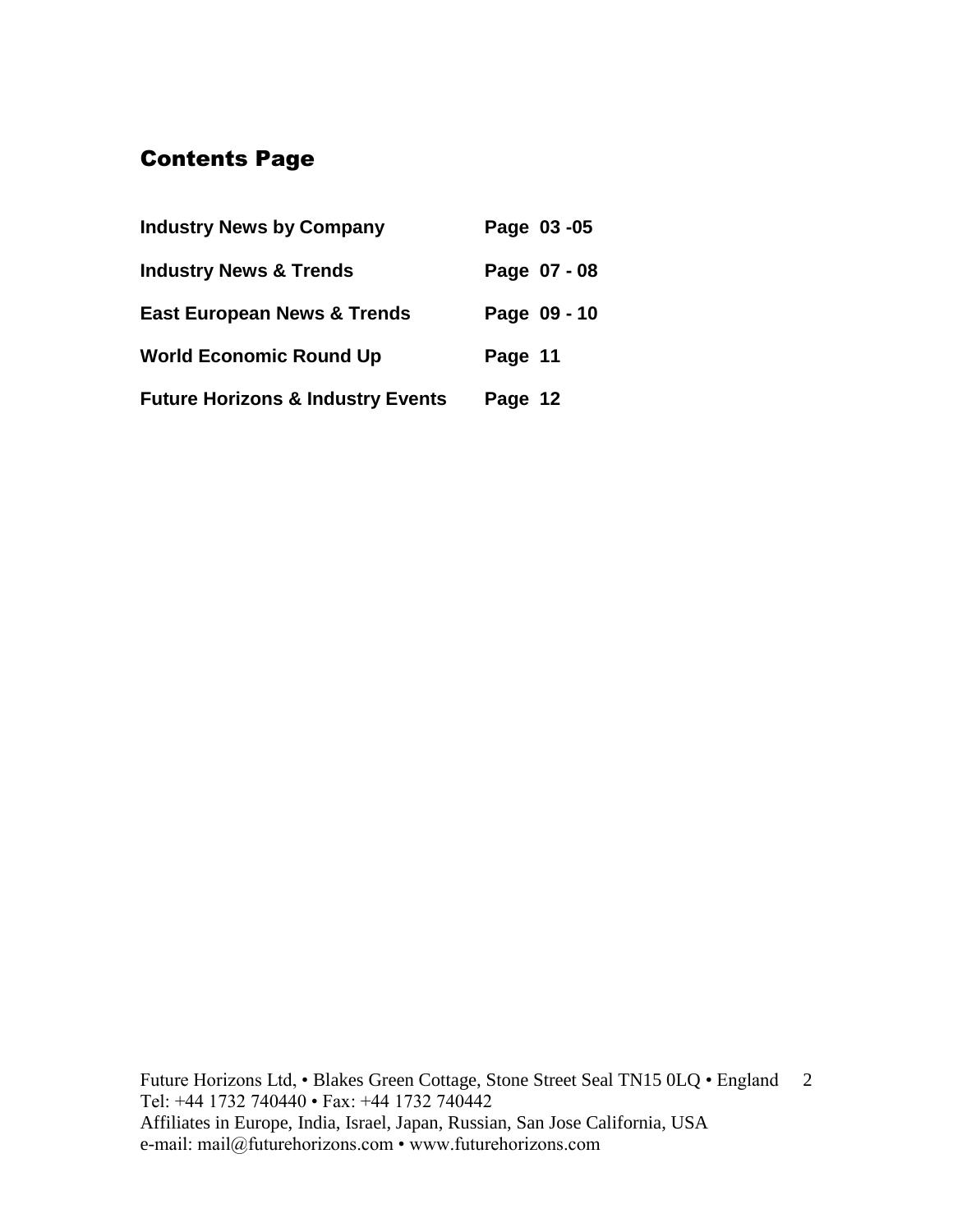#### Industry News By Company

#### **[Chipmakers Keep Acquiring Connectivity Chip Suppliers](https://www.eetindia.co.in/news/article/Chipmakers-Keep-Acquiring-Connectivity-Chip-Suppliers?utm_source=EETI%20Article%20Alert&utm_medium=Email&utm_campaign=2019-06-05)**

Infineon Technologies has inked a deal to acquire Cypress Semiconductor for \$10 billion, the latest in a series of acquisitions of connectivity chip suppliers in the last few months.

Last week, NXP announced it was acquiring Marvell's WiFi and Bluetooth connectivity assets for \$1.76 billion. And in March, Nvidia said it was acquiring networking IC vendor Mellanox Technologies for \$6.9 billion.

The common thread appears to be connectivity. Hassane El-Khoury, Cypress CEO, said in an interview recently that its WiFi and Bluetooth connectivity chips for automotive and IoT could be attractive for potential acquirers, especially in the light of ON Semiconductor's acquisition of WiFi chip vendor Quantenna Communications for just over \$1 billion in cash. Based on this, it seems that Cypress was certainly actively looking for suitors.

El-Khoury seemed to reinforce the point in today's statement, saying that Cypress was excited to join forces with Infineon "to capitalize on the multi-billion dollar opportunities from the massive rise in connectivity and computing requirements of the next technology waves." The companies are clearly targeting connectivity, saying the combination of Infineon's security expertise and Cypress's connectivity know-how will accelerate entry into new IoT applications in industrial and consumer segments

#### **[Air Liquide And STMicroelectronics To Collaborate On Digital](https://www.st.com/content/st_com/en/about/media-center/press-item.html/c2897.html)  [Transformation](https://www.st.com/content/st_com/en/about/media-center/press-item.html/c2897.html)**

Air Liquide and STMicroelectronics intend to engage in a collaborative initiative to accelerate the development of digital solutions for industrial applications. Through this initiative, ST anticipates supporting Air Liquide in its digital transformation, providing guidance and solutions while Air Liquide anticipates working with ST in developing technologies and solutions for industrial applications. This cooperation will extend the long-standing business relationship established over the past decades between both companies.

The parties anticipate collaborating to identify cases where ST's technologies would best fit industrial and logistics needs, and then prototype the selected digital solutions and test them in Air Liquide's operating environments. By creating a fertile ground of exchange among experts and adopting a collaborative approach, Air Liquide and ST intend to accelerate digital innovation of industrial use-cases. The parties have already identified a selection of projects and ideas in domains such as asset tracking and management, predictive maintenance and the cybersecurity of industrial assets.

This cooperation will extend the trusted and long-standing business relationship established over the past decades between Air Liquide and ST. Air Liquide supplies gas, materials and equipment to ST's manufacturing sites located in France, Italy, Malta, Morocco, the Philippines and Singapore.

Future Horizons Ltd, • Blakes Green Cottage, Stone Street Seal TN15 0LQ • England Tel: +44 1732 740440 • Fax: +44 1732 740442 Affiliates in Europe, India, Israel, Japan, Russian, San Jose California, USA e-mail: mail@futurehorizons.com • www.futurehorizons.com 3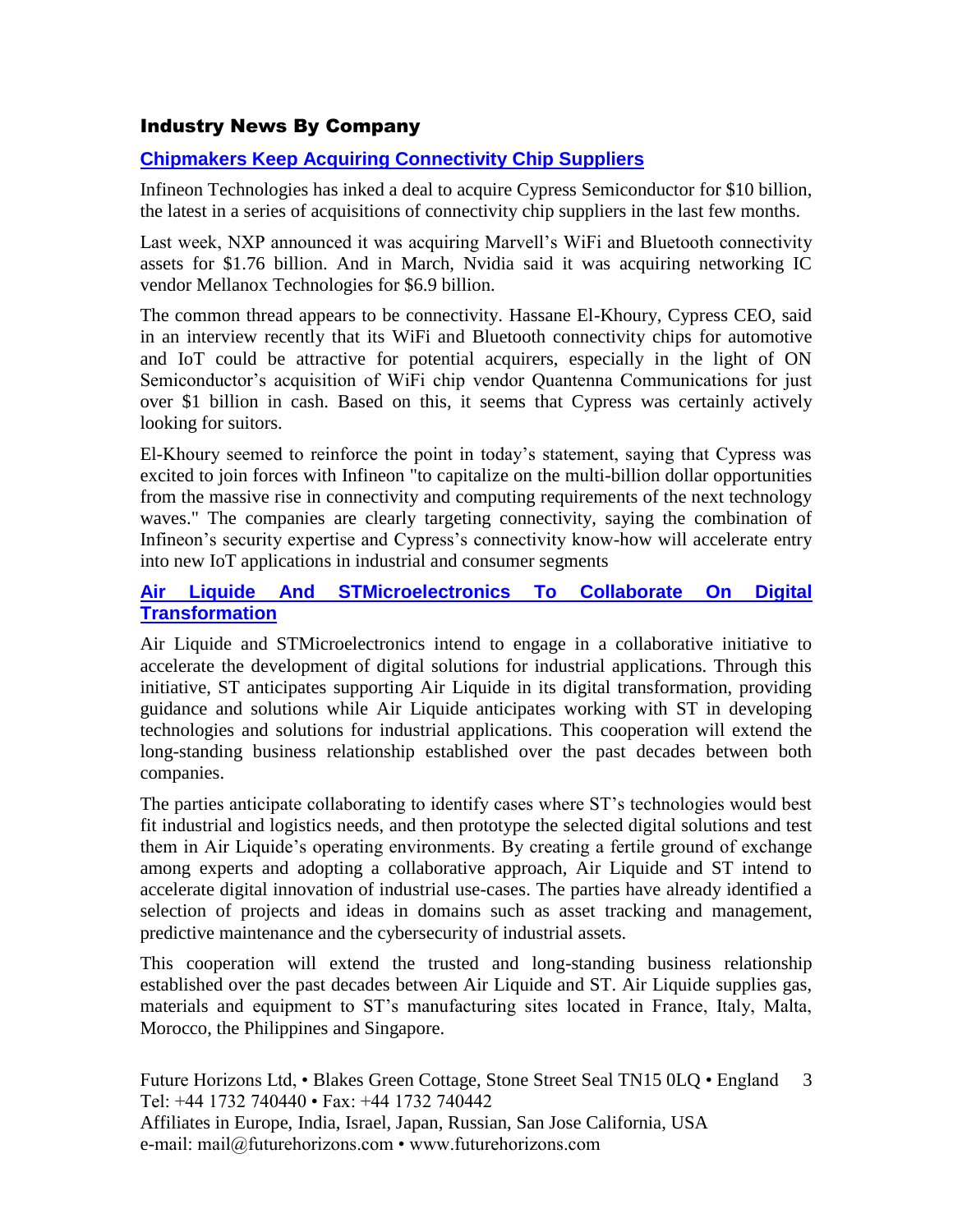#### **[UK Chip Manufacturer ARM 'Suspend Business With Huawei'](https://www.bmmagazine.co.uk/news/uk-chip-manufacturer-arm-suspend-business-with-huawei/)**

UK based micro chip designer ARM have told employees that they are not to work with Chinese firm Huawei.

Documents seen by the BBC reportedly tell staff to suspend "all active contracts, support entitlements, and any pending engagements."

The Cambridge based technology company licenses processor designs that most smartphones around the world have.

ARM is concerned that they could be affected by President Trumps White House executive order over dealings with Huawei as the micro chip firm designs use "US origin technology."

A spokeswoman for ARM said, "ARM is complying with all of the latest regulations set forth by the US government

#### **[5G Potential Draws Ray-Tracing IP to Market](https://www.eetindia.co.in/news/article/5G-Potential-Draws-Ray-Tracing-IP-to-Market)**

Imagination Technologies has announced it is opening up its PowerVR ray tracing intellectual property (IP) technology for licensing to the market beyond its own devices. The company believes there are disruptive opportunities for high quality graphics rendering in 5G applications.

In an exclusive interview with EE Times, Imagination told us ray tracing will enable state-of-the-art realistic image rendering using light-modelling techniques to be integrated into graphics processing units (GPUs) across mobile, automotive, server and other markets. In describing its thinking and reasoning behind opening up its IP to external licensing, I got the sense that it wants to do for 5G what Arm did for previous generations of mobile applications: be the go-to IP for high performance graphics rendering. The company believes we are at an inflexion point similar to the one Arm experienced back in the 2000s.

#### **Reducing CO**₂ **[In Traffic: Continental First Player To Implement Innovative](https://www.infineon.com/cms/en/about-infineon/press/market-news/2019/INFATV201905-068.html)  [Technology From Infineon And Schweizer For 48 V systems](https://www.infineon.com/cms/en/about-infineon/press/market-news/2019/INFATV201905-068.html)**

Munich/Schramberg, Germany – 6 May 2019 – Infineon Technologies AG (FSE: IFX / OTCQX: IFNNY) and Schweizer Electronic AG have developed a new technology for the mild-hybridization of cars: chip embedding for Power MOSFETs. It will significantly improve the performance of 48 V systems while reducing their complexity. Continental Powertrain will be the first player to adopt the technology.

"Embedding Power MOSFETs will open a new chapter of possibilities for the electrification of mild hybrid cars," said Dr. Rolf Merte, CEO at Schweizer Electronic. "The fact that one of the world's leading automotive suppliers has chosen our technology confirms its potential."

With chip embedding, the Power MOSFETs are no longer soldered onto a circuit board but integrated within. "The resulting thermal benefits allow a higher power density and board integration enables further improvements in system reliability" said Dr. Frank

Future Horizons Ltd, • Blakes Green Cottage, Stone Street Seal TN15 0LQ • England Tel: +44 1732 740440 • Fax: +44 1732 740442 4

Affiliates in Europe, India, Israel, Japan, Russian, San Jose California, USA e-mail: mail@futurehorizons.com • www.futurehorizons.com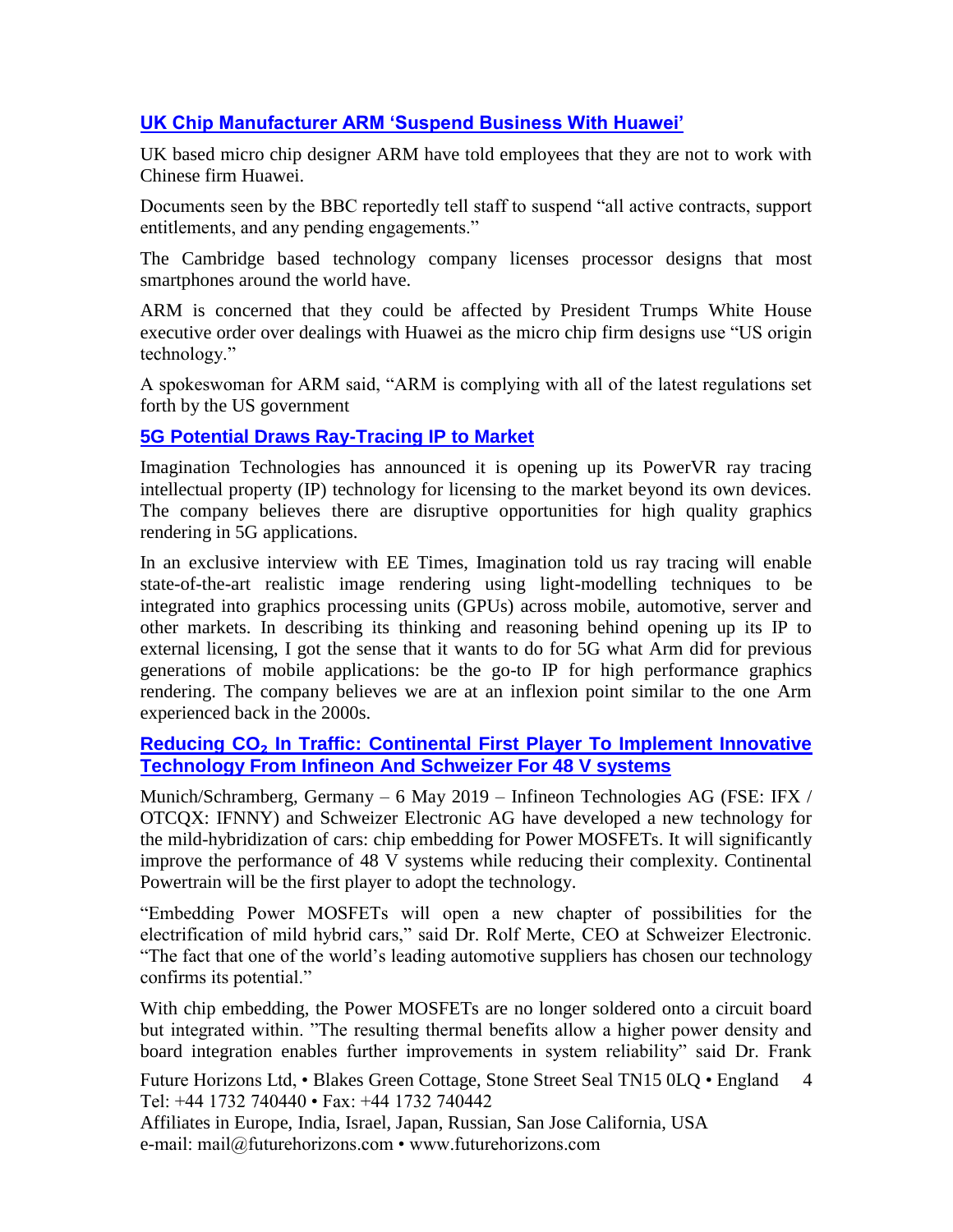Findeis, who is heading Infineon's automotive MOSFET business. "These advantages result in higher power or more cost effective 48 V systems."

#### **[Infineon To Acquire Cypress, Strengthening And Accelerating Its Path Of](https://www.infineon.com/cms/en/about-infineon/press/press-releases/2019/INFXX201906-074.html)  [Profitable Growth](https://www.infineon.com/cms/en/about-infineon/press/press-releases/2019/INFXX201906-074.html)**

Munich, Germany, and San Jose, California – 3 and 2 June 2019 – Infineon Technologies AG (FSE: IFX / OTCQX: IFNNY) and Cypress Semiconductor Corporation (NASDAQ: CY) today announced that the companies have signed a definitive agreement under which Infineon will acquire Cypress for US\$23.85 per share in cash, corresponding to an enterprise value of  $\epsilon$ 9.0 billion.

Reinhard Ploss, CEO of Infineon, said: "The planned acquisition of Cypress is a landmark step in Infineon's strategic development. We will strengthen and accelerate our profitable growth and put our business on a broader basis. With this transaction, we will be able to offer our customers the most comprehensive portfolio for linking the real with the digital world. This will open up additional growth potential in the automotive, industrial and Internet of Things sectors. This transaction also makes our business model even more resilient. We look forward to welcoming our new colleagues from Cypress to Infineon. Together, we will continue our shared commitments to innovation and focused R&D investments to accelerate technology advancements."

Hassane El-Khoury, President and CEO of Cypress, said: "The Cypress team is excited tojoin forces with Infineon to capitalize on the multi-billion dollar opportunities from the massive rise in connectivity and computing requirements of the next technology waves. This announcement is not only a testament to the strength of our team in delivering industry-leading solutions worldwide, but also to what can be realized from uniting our two great companies. Jointly, we will enable more secure, seamless connections, and provide more complete hardware and software sets to strengthen our customers' products and technologies in their end markets. In addition, the strong fit of our two companies will bring enhanced opportunities for our customers and employees."

#### **[Intel Reveals Flaw In Chips That Makes Them Vulnerable To Hackers](https://www.ft.com/content/d60cda42-7699-11e9-be7d-6d846537acab?desktop=true&segmentId=7c8f09b9-9b61-4fbb-9430-9208a9e233c8#myft:notification:daily-email:content)**

Intel has revealed a vulnerability in its chips that could lead them to leak data to attackers, underlining the risks from a new flaw in modern chip designs that first surfaced last year.

Security researchers warned that the flaw could pose a particular risk to information being processed in cloud data centres, which many large businesses and governments rely on to handle part of their computing needs.

Known as ZombieLoad, the problem exists in all Intel chips made since 2011, though the chipmaker said its latest microprocessors had been fixed at the hardware level to prevent the problem. Older chips will need an update to their microcode, along with updates to the operating systems running on them.

Future Horizons Ltd, • Blakes Green Cottage, Stone Street Seal TN15 0LQ • England 5 Tel: +44 1732 740440 • Fax: +44 1732 740442 Affiliates in Europe, India, Israel, Japan, Russian, San Jose California, USA e-mail: mail@futurehorizons.com • www.futurehorizons.com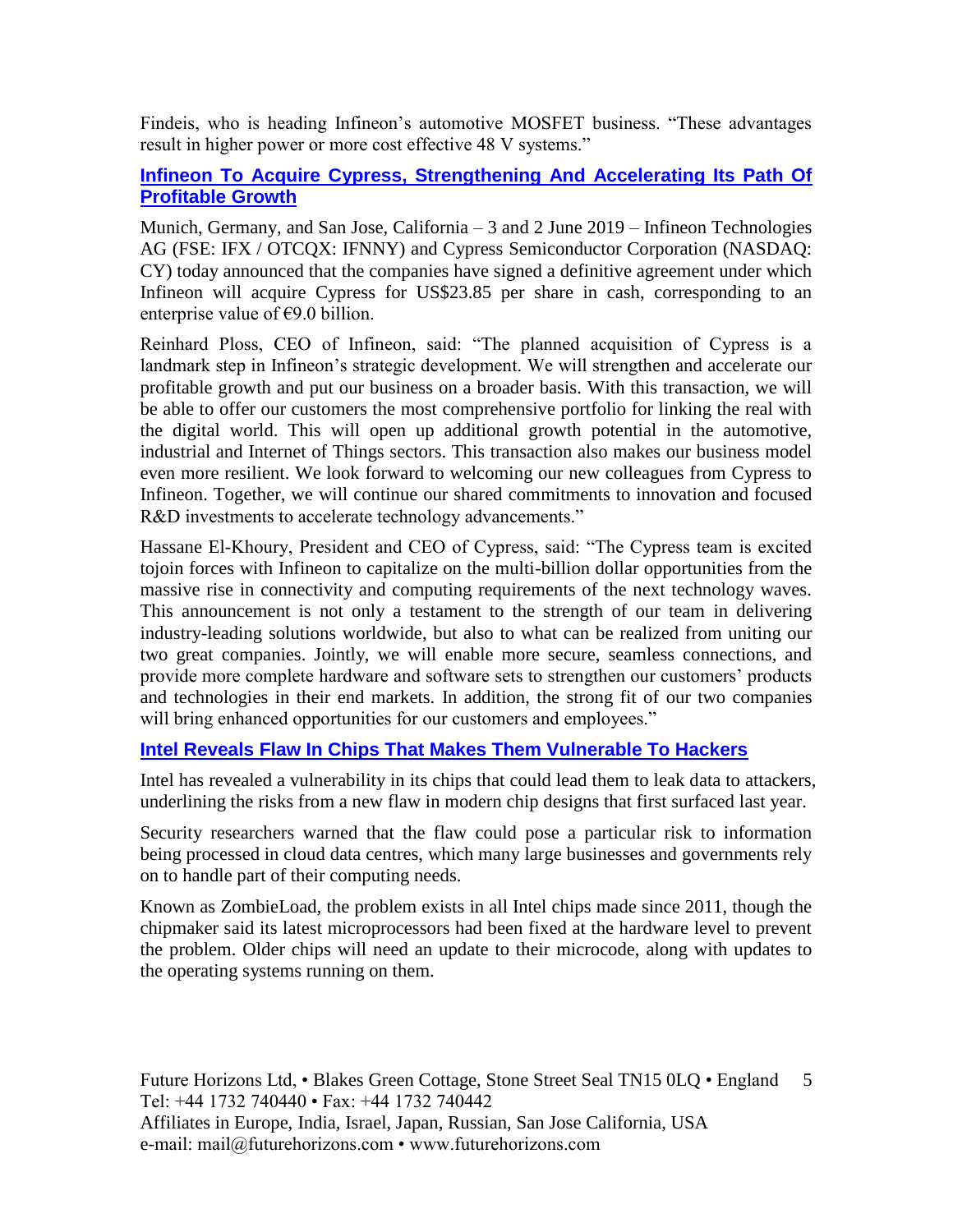#### **[Marvell To Acquire GlobalFoundries' ASIC Business](https://www.eetindia.co.in/news/article/Marvell-to-Acquire-GlobalFoundries-ASIC-Business?utm_source=EETI%20Article%20Alert&utm_medium=Email&utm_campaign=2019-05-23)**

GlobalFoundries agreed to sell its ASIC business to Marvell Semiconductor for up to \$740 million in the final step in a three-phase restructuring that repositions GlobalFoundries from a leading-edge chip foundry to a provider of specialty processes.

While the deal completes a restructuring plan initiated by Globalfoundries CEO Tom Caufield in August, it also bolsters Marvell's reach in 5G base stations and its position as a chip supplier for both wired and wireless infrastructure. The ASIC business — known as Avera — comes with what Marvell called "strategic design wins" with leading infrastructure OEMs.

Matt Murphy, Marvell's CEO, said in a conference call with analysts following the deal's announcement, that the acquisition would bolster Marvell's standard and semi-custom product portfolio with Avera's full custom ASIC development capabilities.

Future Horizons Ltd, • Blakes Green Cottage, Stone Street Seal TN15 0LQ • England 6 Tel: +44 1732 740440 • Fax: +44 1732 740442 Affiliates in Europe, India, Israel, Japan, Russian, San Jose California, USA e-mail: mail@futurehorizons.com • www.futurehorizons.com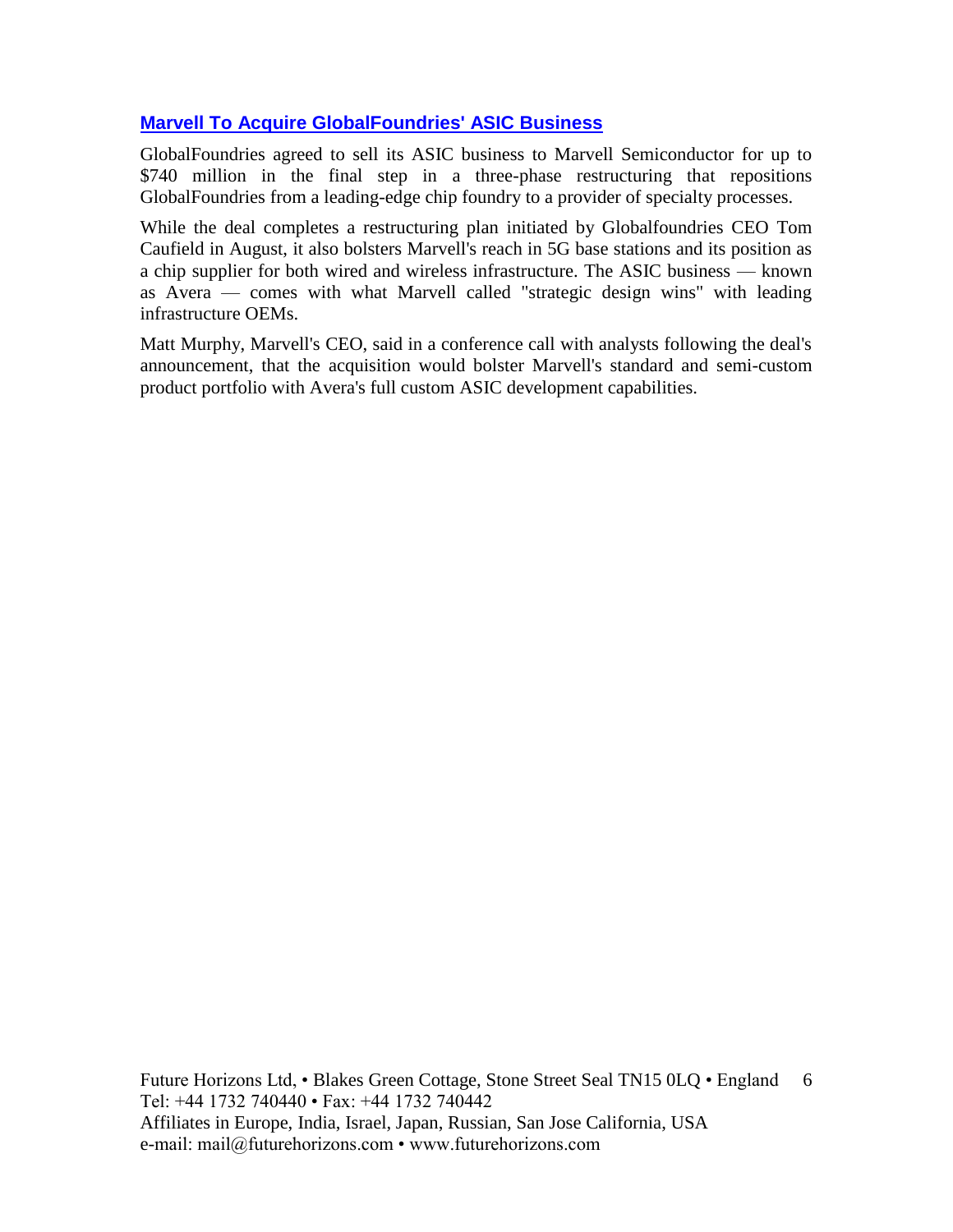#### Industry News & Trends

#### **[Mini 3D-printed heart offers hope for transplants](https://www.ft.com/content/67fbca0c-6c05-11e9-80c7-60ee53e6681d?segmentId=a7371401-027d-d8bf-8a7f-2a746e767d56)**

The concept of 3D-printed organs has long been touted as a possible solution to the long waiting lists for transplantation. Now scientists in Israel have pumped fresh blood into the idea by printing a miniature "living" heart using a patient's own tissue as the "ink".

The Lilliputian organ — about the size of a cherry, while an adult heart is the size of a fist — is living in the sense that it is "vascularised", meaning it contains blood vessels. It demonstrates that bioprinting can potentially recreate not just the structure of an organ but also the pipework needed for it to function.

"This is the first time anyone anywhere has successfully engineered and printed an entire heart replete with cells, blood vessels, ventricles and chambers," said Tal Dvir, the Tel Aviv University professor leading the research. The revelation was published last month in the Advanced Science journal. Sceptics point out that this tiny heart cannot pump, and fully functioning bioprinted organs remain a distant hope.

#### **[Cellular Dash Cam Ups The Ante On Tesla's Sentry](https://www.eetimes.com/document.asp?doc_id=1334690&_mc=RSS_EET_EDT&utm_source=newsletter&utm_campaign=link&utm_medium=EETimesDaily-20190515)**

Owl Cameras Inc., a startup developer of security cameras for cars, has devised a LTEconnected dash-cam touted to be equally effective as the instantly popular Sentry Mode introduced by Tesla in February for its Model 3 vehicles.

Phil Magney, founder & principal advisor to VSI Labs, told EE Times, "Normally I don't pay too much attention to the aftermarket but every now and then something comes along that is pretty compelling. This device is one of those. It is simple and straightforward, something you don't normally find in the OEM world."

The Owlcam detects events in and around a vehicle, automatically records video, and instantly sends it to the driver's phone. It not only monitors thefts and break-ins, but also provides what it calls "Owlcam 911 Assist," a service in which a live operator calls a driver who's been in a crash and sends emergency service if needed.

#### **[Redpine Looks to Do-It-All With New IoT Chip](https://www.eetindia.co.in/news/article/Redpine-Looks-to-Do-It-All-with-New-IoT-Chip?utm_source=EETI%20Article%20Alert&utm_medium=Email&utm_campaign=2019-05-23)**

All major chip vendors – namely, Qualcomm, Cypress or Texas Instruments – pursuing the elusive IoT market today are discovering that the smart-home segment is a roadrunner and they are Wile E. Coyote.

The challenges of a fragmented smart home IoT frontier are manifold.

First, the smart-home segment covers a vast diversity of connected devices, ranging from door bells, door locks and smoke detectors to smart speakers and smart refrigerators. Second, they offer too many connectivity options (WiFi, Bluetooth, BLE, ZigBee, Z-Wave and Thread). Third, smart-home devices often provide little interoperability on application layers (i.e. Apple HomeKit and Samsung SmartThings). Fourth, the security gap in IoT chips is a deep quandary. Above all, power drain continues to hobble smarthome devices. When its batteries die, the device is neither connected nor smart.

Future Horizons Ltd, • Blakes Green Cottage, Stone Street Seal TN15 0LQ • England 7 Tel: +44 1732 740440 • Fax: +44 1732 740442 Affiliates in Europe, India, Israel, Japan, Russian, San Jose California, USA e-mail: mail@futurehorizons.com • www.futurehorizons.com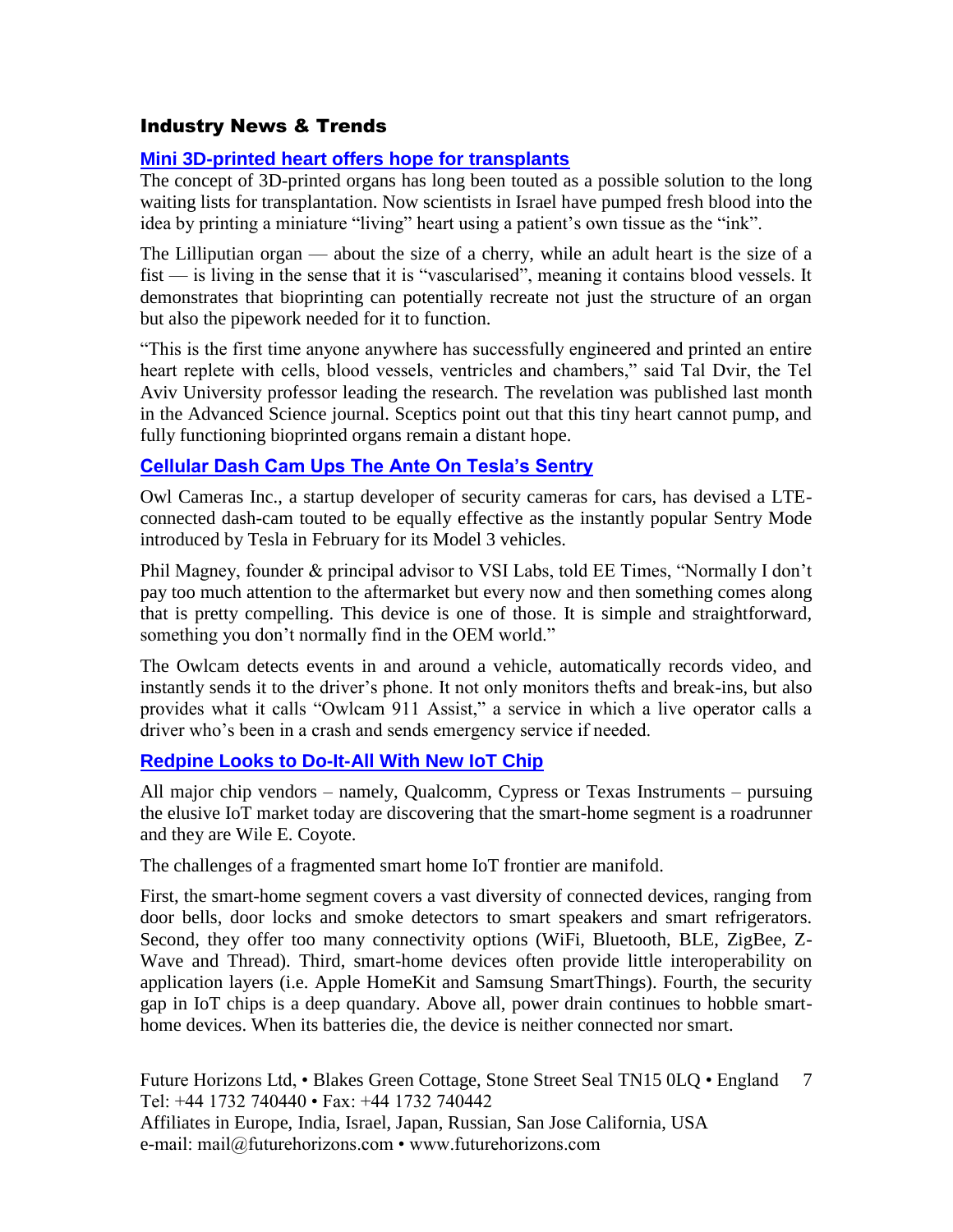#### **[Startup Delivers Neural Networks Across Several Architectures](https://www.eetindia.co.in/news/article/Startup-Delivers-Neural-Networks-Across-Several-Architectures)**

Ali Farhadi is a canary in the coal mine of enterprise AI. His startup, Xnor, is among the pioneers looking for sustainable revenues in neural-networking software for embedded systems.

Today, Xnor launches AI2GO, an offering that consists of hundreds of pre-trained models tailored to run deep learning on a variety of Arm, FPGA, GPU, MIPS, and x86 processors. The 50-person startup, formed in 2017, is already running cash-flow–positive on a small set of early products, but the big challenges are still ahead.

The chief concern is that AI may pan out like  $I \circ T - a$  vast but slow-moving market in which every company needs to carefully think through a business plan that typically requires a custom design. "It's challenging to get big enterprises moving — they are moving, but slowly," said Farhadi.

#### **[Edge AI Going Beyond Voice And Vision](https://www.eetimes.com/document.asp?doc_id=1334753&_mc=RSS_EET_EDT&utm_source=newsletter&utm_campaign=link&utm_medium=EETimesDaily-20190529)**

Widespread public awareness of systems such as the Amazon Alexa and camera-enabled autonomous cars have made voice and vision almost automatically come to mind when discussing the role of AI in edge-device design. But AI technology is applicable well beyond voice and vision interpretation, supporting the implementation of complex system behaviors that can be intractable using conventional algorithmic development. The trick is to move the AI as close as possible to the edge.

The two signature AI applications of voice and vision happen to also illustrate the two architectural alternatives for designing AI into an embedded system. In the case of voice, both of AI's major tasks – learning and inferencing -- are handled in the cloud, where substantial processing power is available. This allows the edge device to get along with much less processing capability. It spends most of its limited capacity capturing and forwarding data to the cloud and implementing any commands coming back. This approach has the advantage of allowing a relatively inexpensive edge device design but suffers from the high bandwidth demands and latency effects of substantial WAN communications activity.

Vision systems, on the other hand, provide considerable local processing power to make real-time inferences and response decisions from live data. The machine learning that informed the inferencing engine's development took place on large computer systems prior to the edge device's implementation. The approach involves little to no WAN traffic and minimizes latency but can requires significant local processing power with an associated inflated cost.

Future Horizons Ltd, • Blakes Green Cottage, Stone Street Seal TN15 0LQ • England 8 Tel: +44 1732 740440 • Fax: +44 1732 740442 Affiliates in Europe, India, Israel, Japan, Russian, San Jose California, USA e-mail: mail@futurehorizons.com • www.futurehorizons.com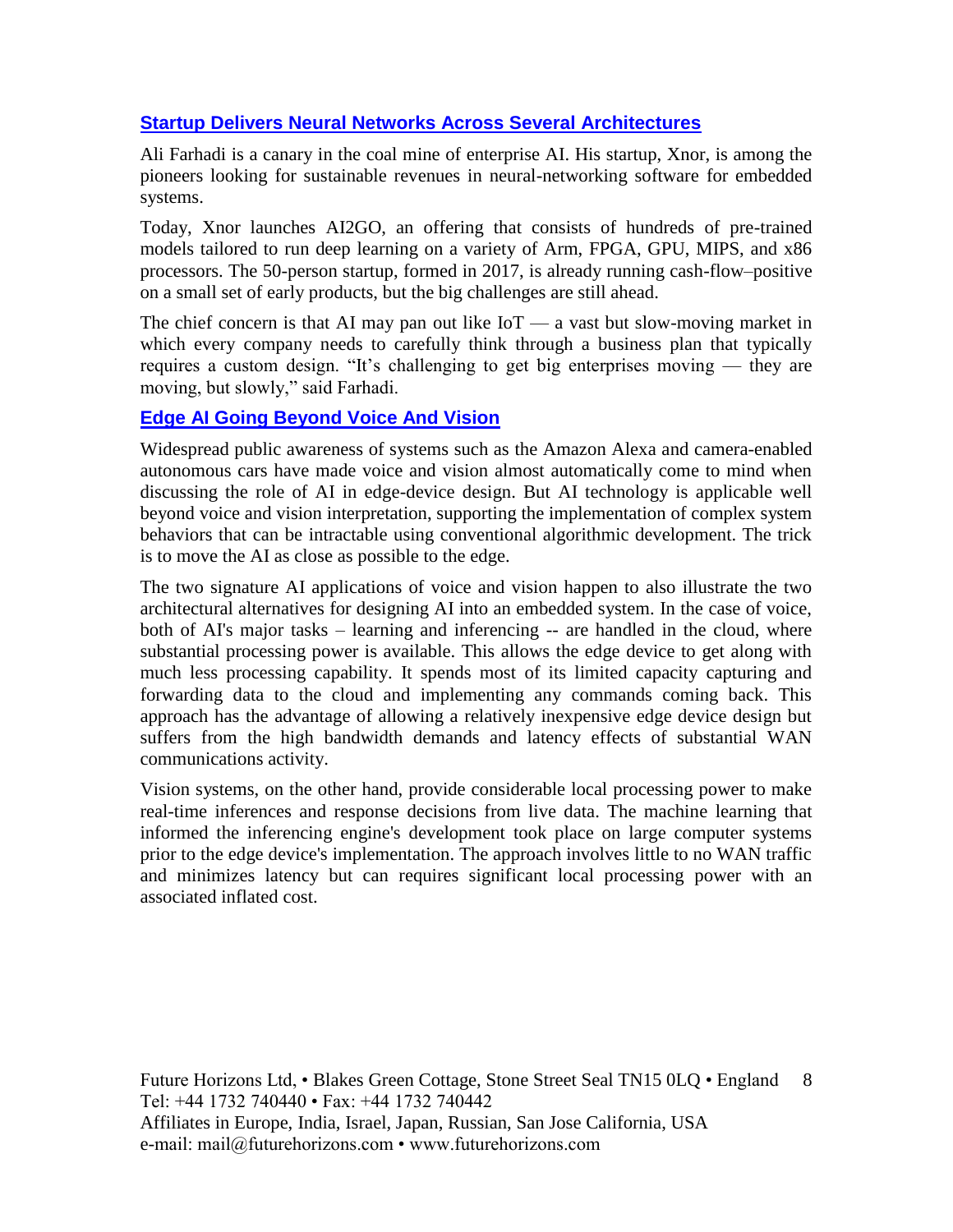#### East European News & Trends

#### **[Russian Technology: Can The Kremlin Control The Net?](https://www.ft.com/content/93be9242-85e0-11e9-a028-86cea8523dc2?desktop=true&segmentId=7c8f09b9-9b61-4fbb-9430-9208a9e233c8#myft:notification:daily-email:content)**

Thousands of protesters had gathered outside government headquarters in Magas, the capital of the heavily Muslim republic of Ingushetia in Russia's north Caucasus. They were there to oppose concessions in a years'-long bitter border dispute with neighbouring Chechnya, but when they tried to share information about the protest on WhatsApp they found the internet was down on all three major Russian mobile providers across Ingushetia.

The October outage began late at night before the protest was scheduled to start, and lasted until it died down more than two weeks later. When protests sparked up again, the internet suddenly went out of action once more.

It amounted to a virtual blackout: locals' fondness for voice messages has made WhatsApp the main form of communication in the north Caucasus.

#### **[Russian State Fund To Launch Start-Up Accelerators In Bahrain](http://www.marchmontnews.com/Finance-Business/Central-regions/22068-Russian-state-fund-launch-start-up-accelerators-Bahrain.html)**

RVC, the Russian state fund-of-funds dedicated to innovation, has announced a partnership with Alkeri Partners, a venture capital and private equity firm from the Kingdom of Bahrain, to create a series of GenerationS corporate accelerators for Russian and international start-ups in Bahrain, EWDN reported.

Run by RVC, GenerationS is a Russian state-backed acceleration platform that connects start-ups with corporations. Founded in 2013, the platform's infrastructure currently serves over 15,000 start-ups from 30 countries, as well as 400 corporate and ecosystem partners.

Under plans, the new Bahrain accelerators will initially focus on such areas as telecom, fintech, and extraction of commercial mineral.

#### **[MTS Ready To Invest \\$15+M In Start-Ups](http://www.marchmontnews.com/Finance-Business/Central-regions/22062-MTS-ready-invest-15m-start-ups.html)**

MTS, one of Russia's main mobile operators, earlier this spring launched a corporate venture fund targeting start-ups across Russia and neighboring countries.

In a recent update, telemedicine, Internet of Things, cybersports and other areas were singled out as key funding priorities for the new fund. The fund expects to invest around \$15.5m in early-stage start-ups over the next two years.

Last year the corporation launched an in-house accelerator, MTS StartUp Hub, but startups may receive funding from the new corporate fund irrespective of whether they participate in that accelerator or not.

#### **[Chinese Tech Titan Huawei Buys Russian Facial Recognition Technology](https://www.rt.com/business/460945-huawei-purchase-russia-face-id/)**

Chinese telecom giant Huawei has purchased the intellectual property rights to facial recognition systems designed by a Russian developer and manufacturer of high-tech security technology.

Future Horizons Ltd, • Blakes Green Cottage, Stone Street Seal TN15 0LQ • England Tel: +44 1732 740440 • Fax: +44 1732 740442 9

Affiliates in Europe, India, Israel, Japan, Russian, San Jose California, USA e-mail: mail@futurehorizons.com • www.futurehorizons.com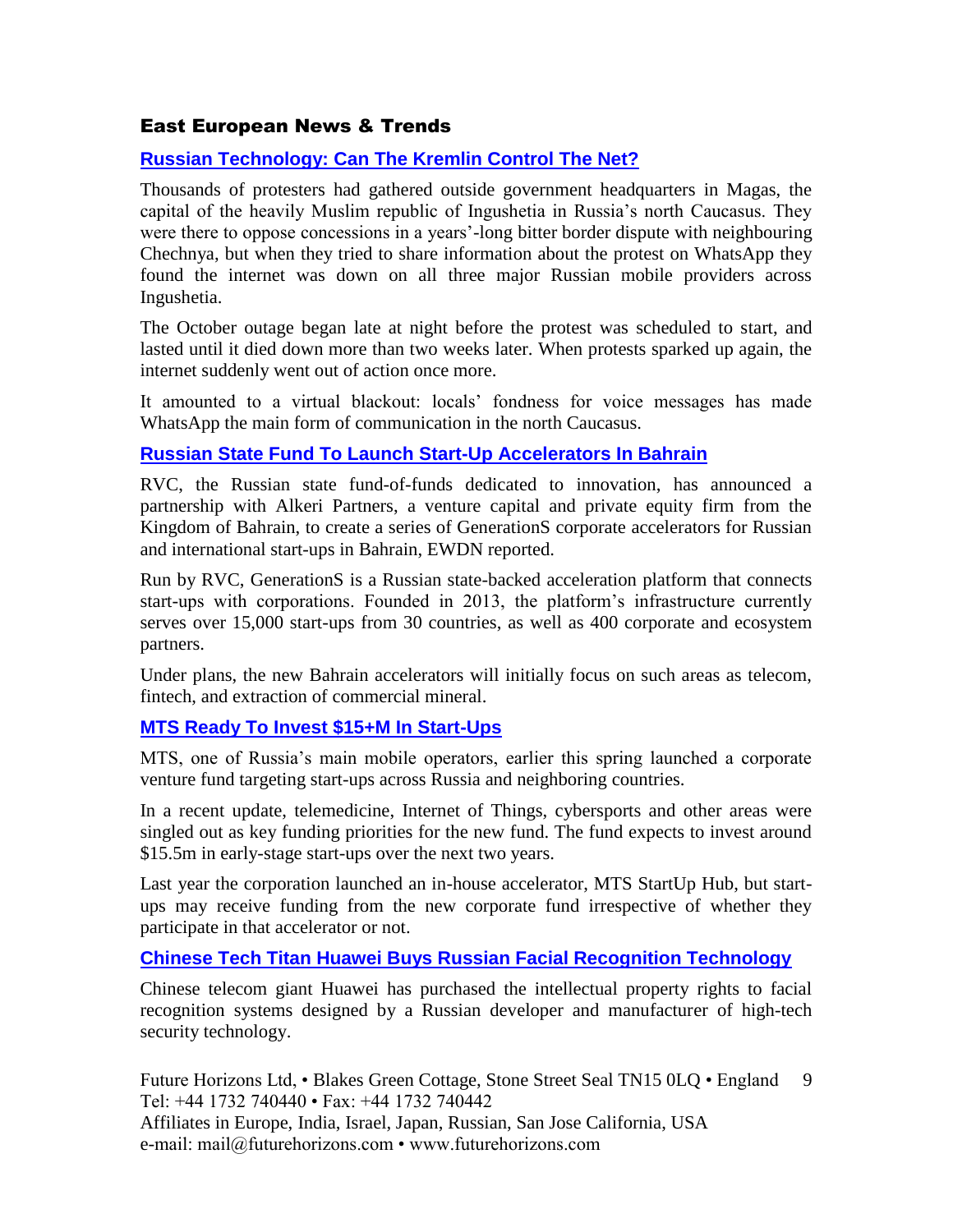Some employees of Moscow-based Vokord will also be transferred to Huawei as part of the \$50-million agreement, according to sources close to the deal, as quoted by Vedomosti.

Huawei's Russian subsidiary, along with Hong Kong-based Huawei Digital Technologies, will reportedly become the owners of the intellectual property rights for Vokord's patents on face ID technology and equipment. The newly formed firm will reportedly be called Igl Softlab. The Russian unit of the enterprise is expected to own 99.99999 percent of the newly formed company.

Founded in 1999, Vokord designs software and programming solutions based on computer vision and intelligent video processing algorithms. The company focuses on facial recognition, Automatic License Plate Recognition (ALPR), video analytics and pattern recognition, video processing, and video enhancement. As of 2017, the company's revenue totaled 113.2 million rubles (US\$1.75 million).

#### **[Russia Demands Tinder Give User Data To Secret Services](https://www.rt.com/business/460945-huawei-purchase-russia-face-id/)**

Russia is requiring dating app Tinder to hand over data on its users — including messages — to the national intelligence agencies, part of the country's widening crackdown on internet freedoms. The communications regulator said Monday that Tinder was included on a list of online services operating in Russia that are required to provide user data on demand to Russian authorities, including the FSB security agency.

Tinder, an app where people looking for dates swipe left or right on the profiles of other users to reject or accept them, will have to cooperate with Russian authorities or face being completely blocked in the country. The rule would apply to any user's data that goes through Russian servers, including messages to other people on the app.

#### **[India-Russia Must Focus On High-Tech Sector To Push Trade Volume To](https://economictimes.indiatimes.com/news/economy/foreign-trade/india-russia-must-focus-on-high-tech-sector-to-push-trade-volume-to-30-bn-by-2025-study/articleshow/69143196.cms)  [\\$ 30 Bn By 2025: Study](https://economictimes.indiatimes.com/news/economy/foreign-trade/india-russia-must-focus-on-high-tech-sector-to-push-trade-volume-to-30-bn-by-2025-study/articleshow/69143196.cms)**

India and Russia must focus on cooperation in high-tech sector to push the trade turnover to \$30 billion, and mutual investments to \$15 billion by 2025, says report of Finnish-Russian artificial intelligence (AI) and Industrial Internet of Things (IIoT) solutions firm ZYFRA.

"Innovations should become a point of growth of Indo-Russian relations. We see significant potential for introduction AI-based solutions in such industries as metals and mining, oil and gas, chemicals" said Igor Bog ..

Future Horizons Ltd, • Blakes Green Cottage, Stone Street Seal TN15 0LQ • England 10 Tel: +44 1732 740440 • Fax: +44 1732 740442 Affiliates in Europe, India, Israel, Japan, Russian, San Jose California, USA e-mail: mail@futurehorizons.com • www.futurehorizons.com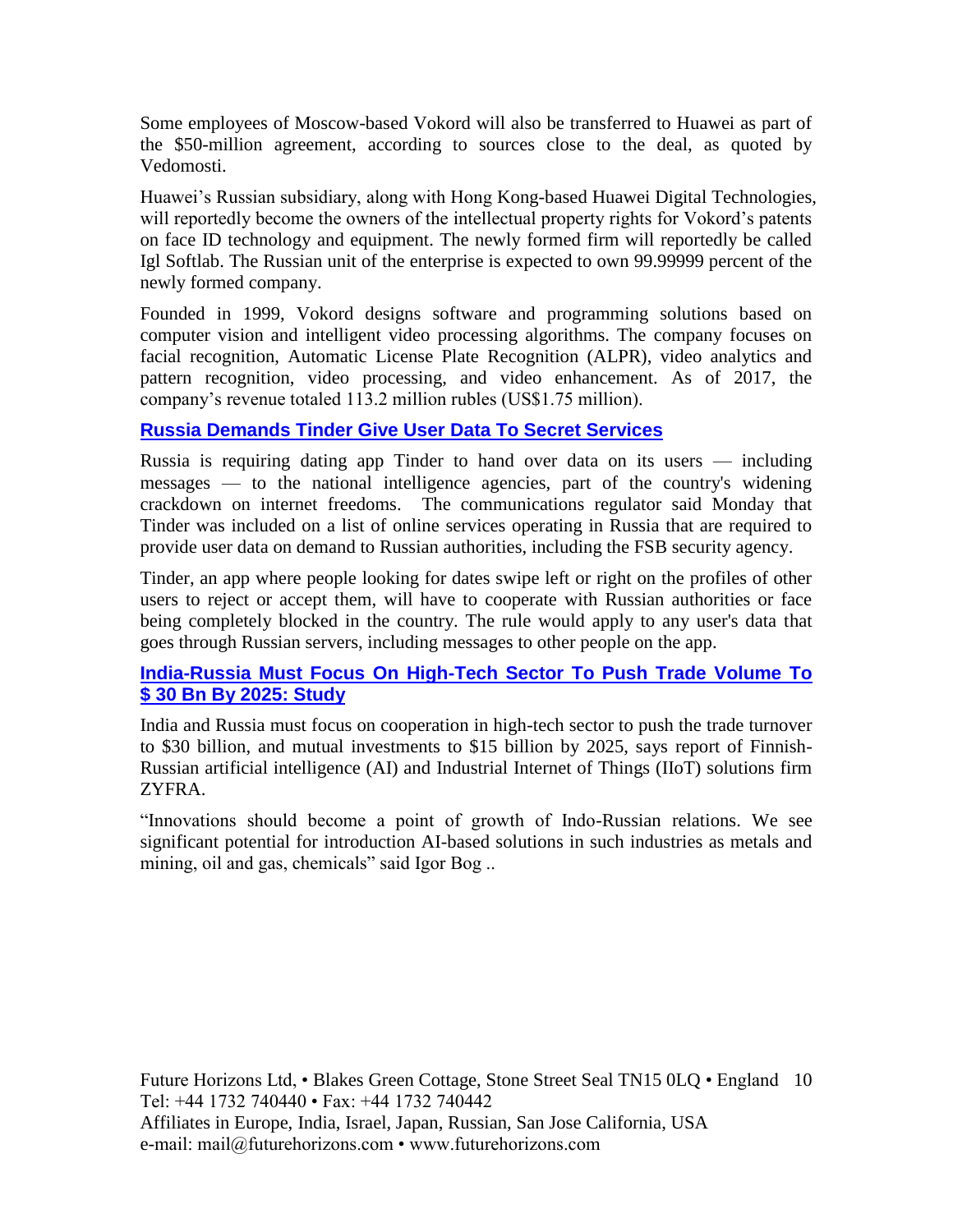#### World Economic Round Up

The World Trade Organization's quarterly outlook indicator showed that global goods trade growth was likely to remain weak, with a reading of 96.3, unchanged from February, the lowest since 2010. The outlook for trade could worsen further if heightened trade tensions are not resolved or if macroeconomic policy fails to adjust to changing circumstances, adding that the latest indicator did not reflect major trade moves in the last few days.

*The latest economic news by country to include USA, Europe, UK, Japan, China, Asia Pacific and India can be found each month in our [Semiconductor Monthly](http://www.futurehorizons.com/page/18/Global-Semiconductor-Report)  [Report.](http://www.futurehorizons.com/page/18/Global-Semiconductor-Report)* 

Future Horizons Ltd, • Blakes Green Cottage, Stone Street Seal TN15 0LQ • England 11 Tel: +44 1732 740440 • Fax: +44 1732 740442 Affiliates in Europe, India, Israel, Japan, Russian, San Jose California, USA e-mail: mail@futurehorizons.com • www.futurehorizons.com